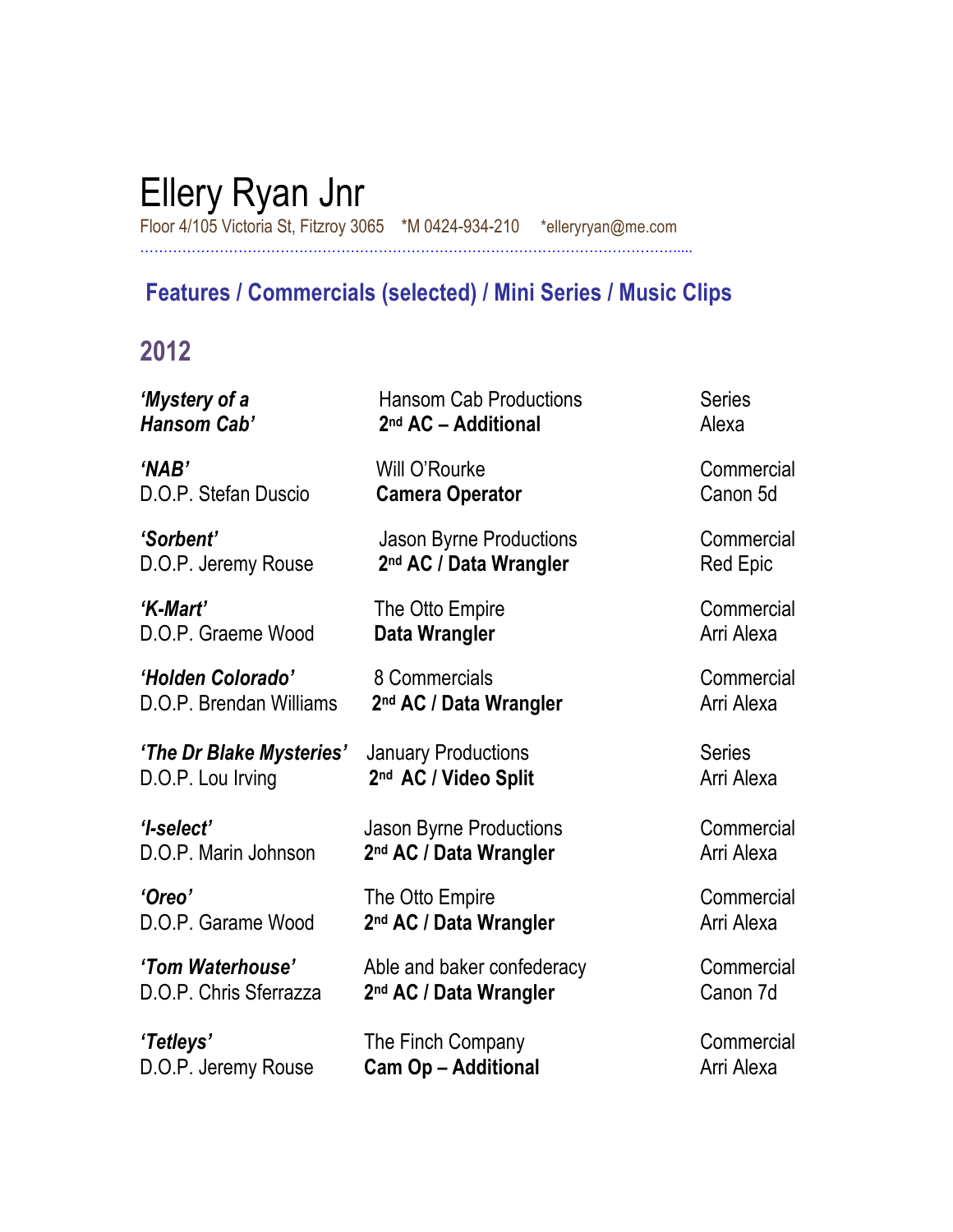| 'Honda'<br>D.O.P. Jeremy Rouse               | <b>Good Oil Films / The Third Man</b><br><b>Behind the Scenes</b> | Commercial<br>Canon 5d         |
|----------------------------------------------|-------------------------------------------------------------------|--------------------------------|
| 'Stroke Awareness'                           | Draftfcb / The Third Man<br><b>Motion Graphics</b>                | Commercial<br>AE / Motion      |
| 2011                                         |                                                                   |                                |
| 'Last Dance'<br>D.O.P. Lee Pulbrook          | Ulah Films Pty Ltd<br>2 <sup>nd</sup> AC / Data Wrangler          | Feature<br>Alexa Raw           |
| 'Oz Biggest Loser'                           | <b>Hardie Grant</b><br>Shot / Edit / Grade                        | Promo<br>Canon 5d              |
| 'Cadel Evans'                                | <b>ACP Magazines</b><br>Shot / Edit / Grade                       | Promo<br>Canon 5d              |
| 'Parkwood'                                   | Parkwood<br><b>Shot / Edit / Grade</b>                            | Commercial<br>Canon 5d         |
| 'Pegz, Priceless'                            | <b>Obese Records</b><br><b>Camera Operator</b>                    | <b>Music Video</b><br>Canon 5d |
| 'James Halliday's<br><b>Wine Companion'</b>  | <b>Hardie Grant</b><br><b>Produced, Edited, Graded</b>            | Commercial<br>Arri Alexa       |
| 'Eminence Wines'                             | <b>Eminence Wines</b><br>Cam Op / Grade                           | Promo<br>Canon 5d              |
| 'NDIS Campaign<br><b>Every Aust. Counts'</b> | <b>EMC Media</b><br>Camera Op / Edit / Grade                      | Campaign<br>Canon 7d/5d        |
| 'Redbull Music<br>Academy'                   | Redbull<br><b>Shot / Edit / Grade</b>                             | Promo<br>Canon 5d              |
| 'Superhero'                                  | The Melodics<br>Shot / Edit / Grade                               | Music Video<br>Canon 5d        |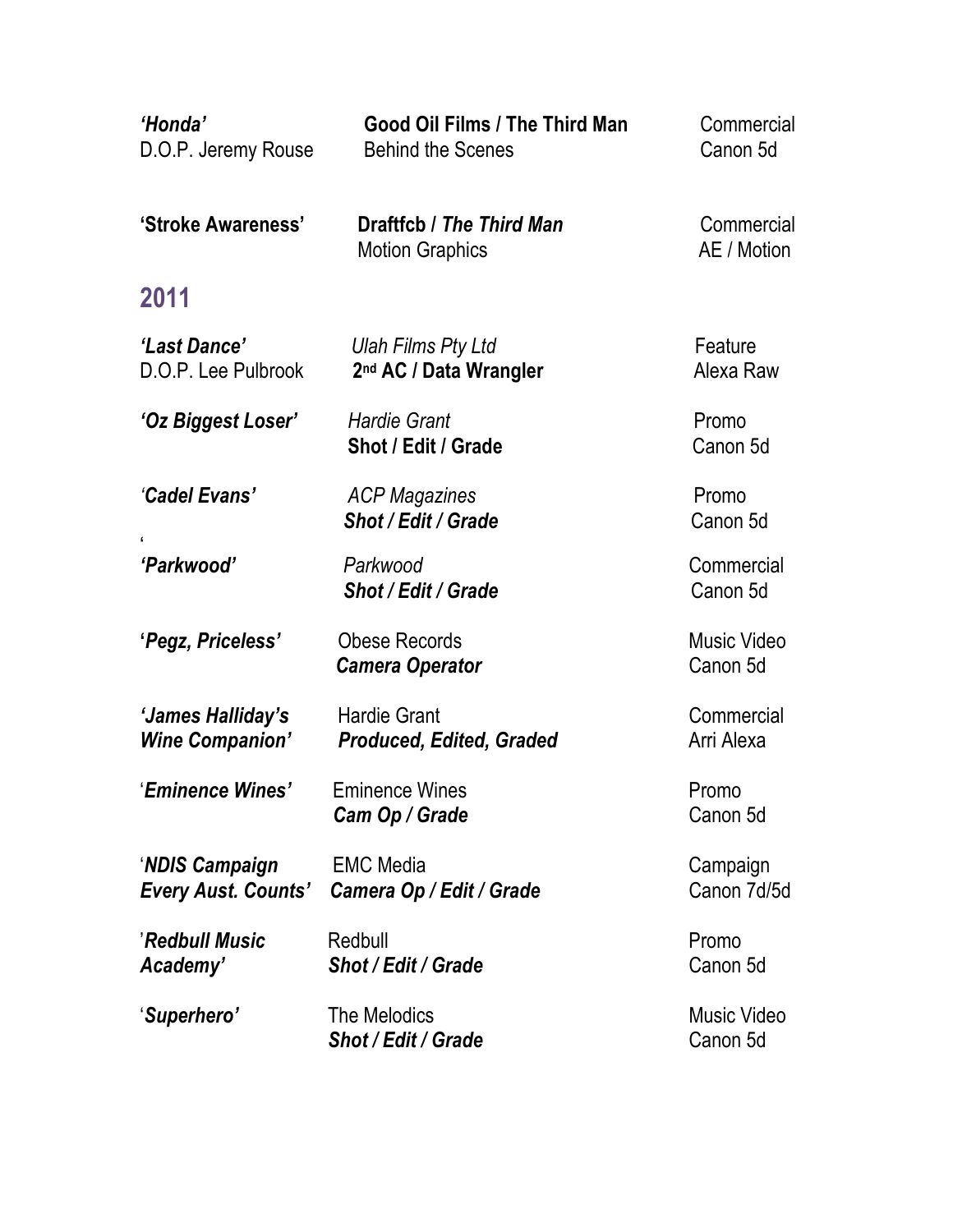## **2010**

| 'Renault'                                      | Good Oil<br><b>Art Dept / Set Dresser</b>                                  | Commercial<br>N/A                |
|------------------------------------------------|----------------------------------------------------------------------------|----------------------------------|
| 'Australian Credit<br>Union'                   | Abacus Group<br><b>Shot / Directed / Edited</b>                            | Promo<br>Canon 7d                |
| "Wax Museum"                                   | The Third Man<br><b>Shot / Directed / Edited</b>                           | Promo<br>Canon 7d                |
| 'OPSM'                                         | <b>Exit Films</b><br><b>Set Dresser</b>                                    | Commercial<br>N/A                |
| 'Briggs – Wrong<br><b>Brother'</b>             | Golden Era/ Universal / The Third Man<br><b>Directed, Produced, Edited</b> | Music Video<br><b>Red One MX</b> |
| 'Prep Technician'                              | <b>Panavision Melbourne</b>                                                | N/A                              |
| 'Killer Elite'                                 | <b>Feathermen Productions PTY LTD</b><br><b>Set Construction</b>           | Feature<br>N/A                   |
| 'Sportsbet'                                    | <b>Exit Films</b><br><b>Set Decorator</b>                                  | Commercial<br>N/A                |
| 'RZA' Wu Tang<br>Clan'                         | Wax Museum / The Third Man<br><b>Shot, Directed, Edited</b>                | Promo<br>Canon 7d                |
| 'Briggs, Bad Move' The Third Man               | Directed, Produced, Edited etc                                             | Music Video<br><b>Red One MX</b> |
| 'Décor'<br>Commercial'<br>D.O.P. Barry Malseed | <b>Otto Films</b><br>Data Wrangler / 2nd Cam Assist                        | Commercial<br><b>Red One MX</b>  |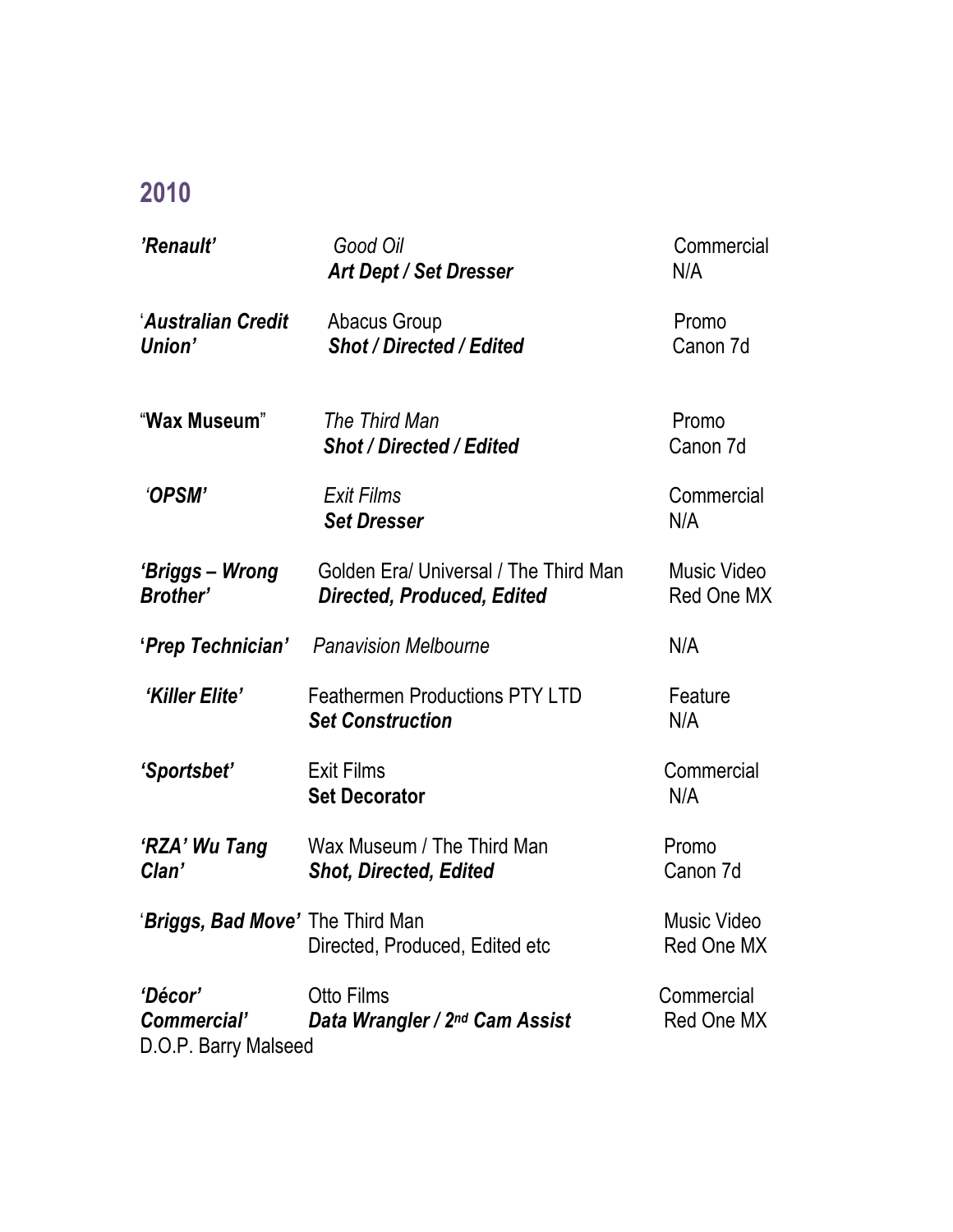## **2009**

| Don't be afraid of<br>the dark'       | 'Don't be afraid PTY LTD /<br><b>Warner Bros</b><br><b>Location Scout</b>                | Feature<br>N/A                    |
|---------------------------------------|------------------------------------------------------------------------------------------|-----------------------------------|
| 'I love you too'                      | Hell & High Waters PTY LTD<br><b>Video Split Operator /</b><br><b>Camera Dept assist</b> | Feature<br><b>Panavision Gold</b> |
| 'AFL'                                 | <b>Revolver Films</b><br><b>Art Dept Assistant / Runner</b>                              | Commercial                        |
| 2008                                  |                                                                                          |                                   |
| 'AAMI'                                | <b>Robbers Dog Films</b><br><b>Set Dresser</b>                                           | Commercial<br>N/A                 |
| "Low Budget,<br>'Tailor Made'         | <b>Gentlemen Relief Records</b><br><b>Directed / Produced</b>                            | Music Video<br><b>Red One</b>     |
| 'King Penguins'                       | <b>Beat Productions</b><br><b>Production Assistant</b>                                   | Promo<br>N/A                      |
| 'Toyota'                              | <b>Exit Films</b><br><b>Art Dept Assistant</b>                                           | Commercial<br>N/A                 |
| "The Pacific"                         | <b>HBO Prod / First Division PTY LTD</b><br><b>Construction Assistant (11 months)</b>    | <b>Series</b><br>N/A              |
| 2007                                  |                                                                                          |                                   |
| "Where the Wild<br><b>Things Are"</b> | Worldwide Maurice Int. / Warner Bros<br><b>Construction Runner</b>                       | Feature<br>N/A                    |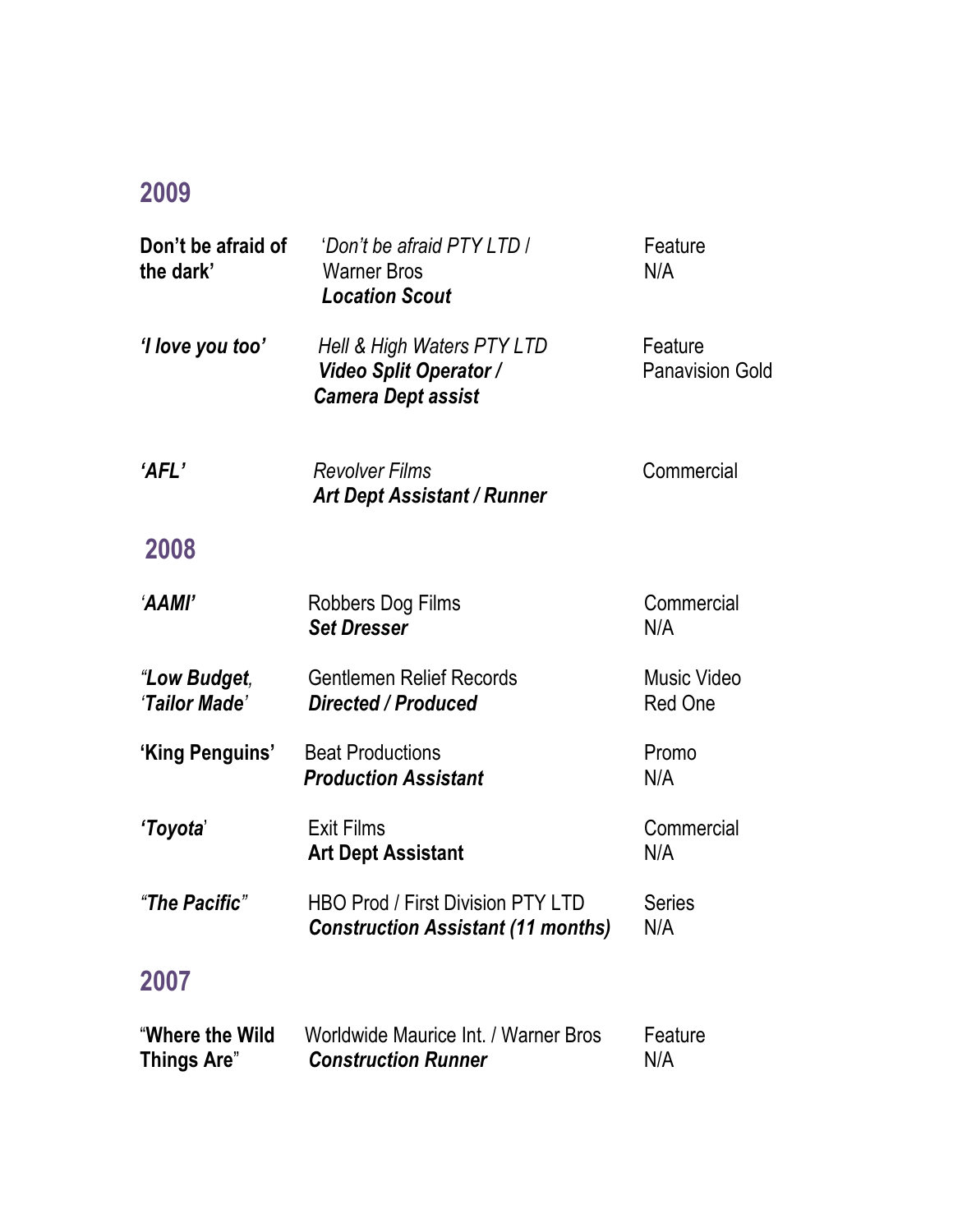| 2007 | <b>Standby Props/Art Dept HAA Productions</b><br>"Hating Alison Ashley" feature length film                 |
|------|-------------------------------------------------------------------------------------------------------------|
| 2006 | Video Split/Camera Dept Assist,<br>"Evil Never Dies" Feature Length Film<br><b>Cootes Hayes Productions</b> |
| 2005 | Video Split/Camera Dept Assist,<br>"Honda" Commercial<br><b>Nakagara Film Productions</b>                   |
| 2002 | Art Dept Assistant, Love's Brother Production Company<br>"Love's Brother" Feature Length Film               |
| 2001 | Video Split/Camera Dept Assist, Horizon Productions<br>"Visitors" Feature Length Film                       |
|      | Video Split/Camera Department Assistant, Renegade Prod.<br>"Renault Scenic 4x4" Commercials                 |
| 2000 | Video Split/Camera Department Assistant,<br><b>Business Horizons Films</b><br>"Work Cover" Commercials      |
|      | Gaffer Attachment, Parka Film Productions<br>"Christos Perfume" Commercial                                  |
| 1999 | <b>Assistant Grip, Exit Films</b><br>"Cadbury Chocolate" Commercial                                         |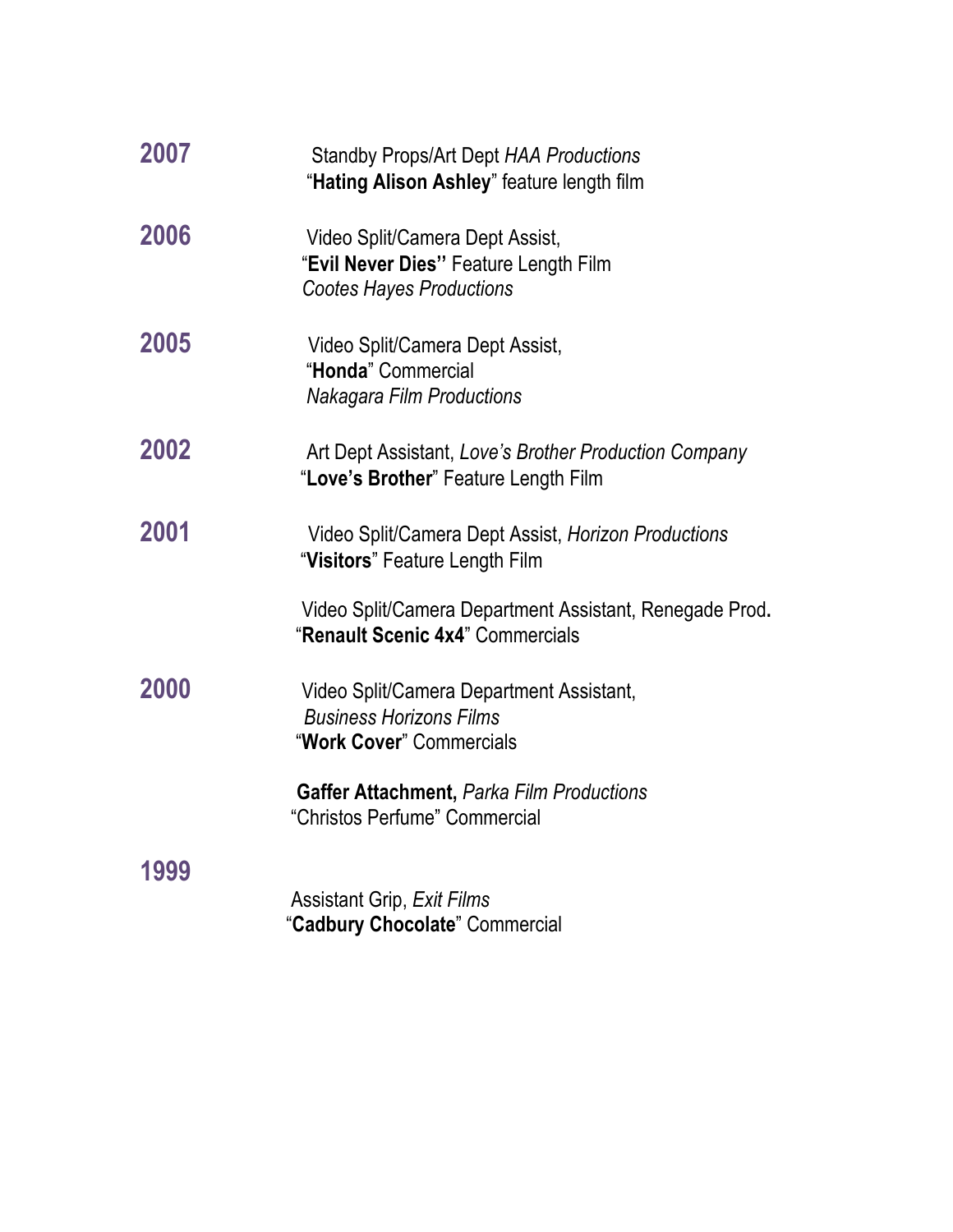### **AFTRS courses**

\*Data Wrangling management course \*Color Grading in Color \*Pathways to Red \*Final Cut Pro Advanced Course Certificate

### **Cameras Post**

Arri Alexa **Final Cut Pro** Arri D-21 Final Cut Color Red One/MX Avid Canon 5d/7d Davinci Resolve Sony F3-FS100 Red Cine X

Arri 435 Toon Boom Arricam Lite Frame Forge Arricam Studio **Adobe Photoshop** Adobe Photoshop

Red Epic **Adobe After Effects** Adobe After Effects

Arriflex 235 **Pomfort Silver Stack Set** Panavision Millenium XL Various Codec converters etc Shot Put Pro